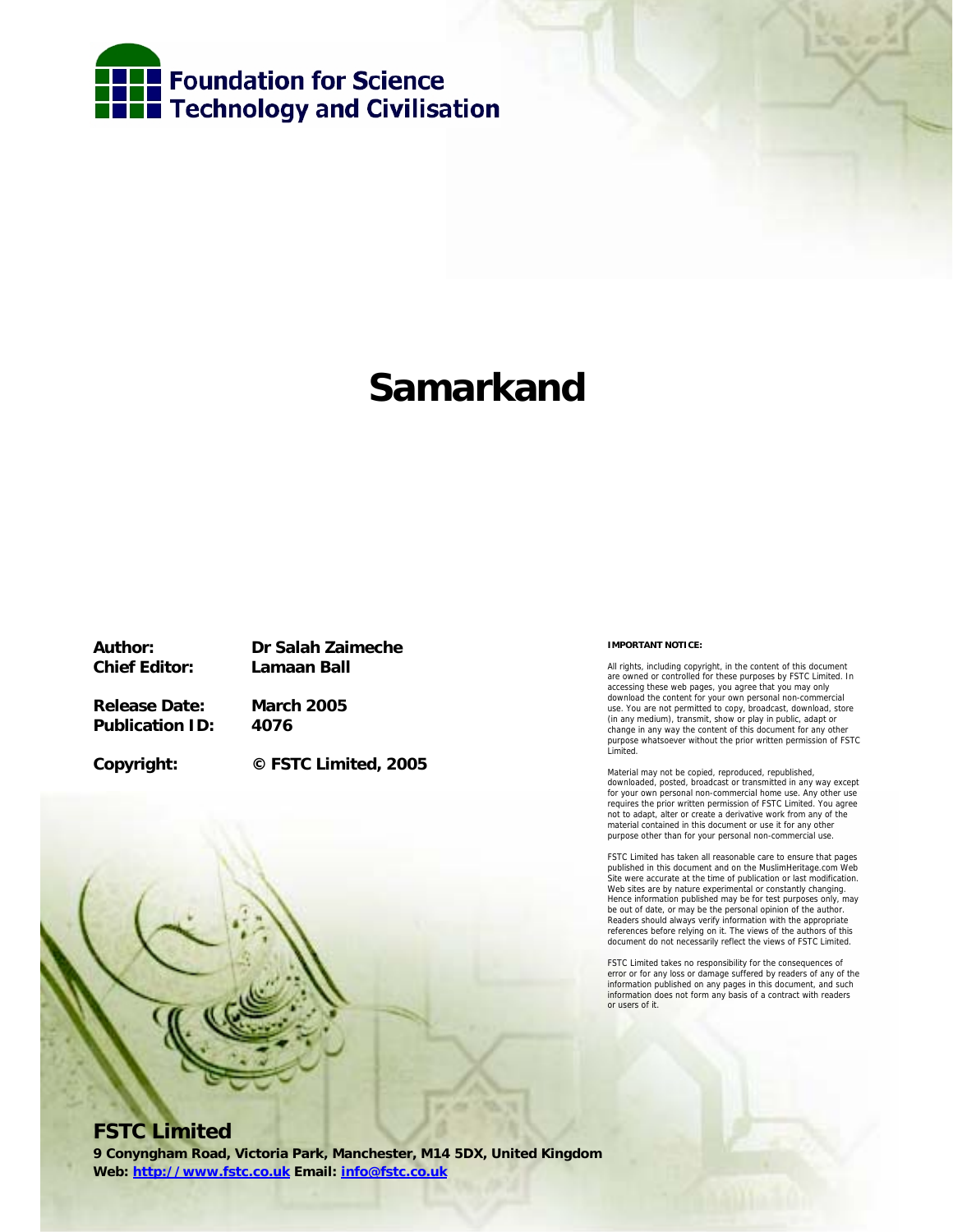## **SAMARKAND**

It is difficult to place a date on the founding of Samarkand,Ancient Marakanda, city of Transoxiana, now capital of Uzbekistan, although it is reputed to have been established as a frontier outpost in the mid sixth century B.C. by Cyrus the Great as protection against incursions by central Asian nomads.  $1$  The city was known to Europe in classical antiquity as the capital of Sogdiana and was captured by Alexander on his campaign into India, but it was usually dominated by Turko-Mongol elements. $^2$  It was an important stop on the East-West trade route, one of the last major outposts for the merchant traveling east before reaching the Jaxartes and entering the vast and sparsely populated inner Asian steppe.<sup>3</sup>

Conquered by the Arabs in the early eighth century, Samarkand became one of the easternmost outposts of Islam and, along with Bukhara, one of the foremost cities of Mawara' al-Nahr (the land beyond the river).<sup>4</sup> Following the collapse of the Samanids in the late tenth century, Samarkand passed from one Turko-Muslim dynasty to another, first dominated by the Ghaznavids, then, in quick succession, the Oarakhanids, the Seljuks and ultimately by Khwarizmshahs. <sup>5</sup>

Samarkand highlights with great perfection the great misfortunes which caused the woes of Muslim scholarship following various invasions. In the case of Samarkand the invaders were the Mongols. Early in the 1220s, the Mongols went on the move, and the whole of eastern Islam was devastated by them. In just one year the Mongols seized the most populous, the most beautiful and the best cultivated parts, whose inhabitants excelled in character and urbanism<sup>6</sup>and inflicted all ills on them. An army under Jenghiz Khan's son Jagtai, captured and sacked Otrar, whilst another under Jenghiz himself, burned Bukhara to the ground, raped thousands of women, and massacred 30,000 men.<sup>7</sup> Samarkand was one of the main victims of the Mongol onslaught and just like Balkh, it refused to war against the Mongols. It surrendered peacefully, with the hope to be spared devastation. It suffered pillage, and wholesale slaughter. Fourteenth-century travelers lamented that the city which they saw was only a shadow of what pre-Mongol Samarkand must have been, although even in ruins the city impressed them.<sup>8</sup> Ibn Battuta describes Samarkand just as Balkh, as still largely in ruins. <sup>9</sup> The population had been largely wiped out, a total of 1.3 million people were killed in the whole region.<sup>10</sup> Mongol devastation left little of the schools, madrassas, and trade networks. Also the victims, in great numbers, were scholars. One of the most illustrious scholars to be slain by the Mongols was Najib al-Din al- Samarkandi.

<sup>&</sup>lt;sup>1</sup>R. Hattox: Samarkand: *Dictionary of the Middle Ages:* Vol 10; J.R. Strayer Editor in Chief; Charles Scribner's Sons, N. York; 1980 fwd; pp 640-1.

 ${}^{2}R$ . Hattox: Samarkand:; pp 640-1.

 ${}^{3}R$ . Hattox: Samarkand:; pp 640-1.

<sup>4</sup> R. Hattox: Samarkand; pp 640-1.

<sup>5</sup> R. Hattox: Samarkand; pp 640-1.

<sup>&</sup>lt;sup>6</sup> B. Spuler: *History of the Mongols;* London, Routledge& Kegan Paul, 1972. p.31.<br><sup>7</sup> W. Durant: The Age of faith, op cit: p.320.

<sup>&</sup>lt;sup>7</sup> W. Durant: The Age of faith, op cit; p.339.

<sup>8</sup> R. Hattox: Samarkand; op cit; pp 640-1.

<sup>&</sup>lt;sup>9</sup>lbn Battuta: *Travels in Asia and Africa;* trans and selected by H.A.R. Gibb; George Routledge and Sons Ltd; London, 1929.<br><sup>10</sup>E.G. Browne: *Literary History of Persia*; Cambridge University Press; 1929; 3 Vols; Vol 2;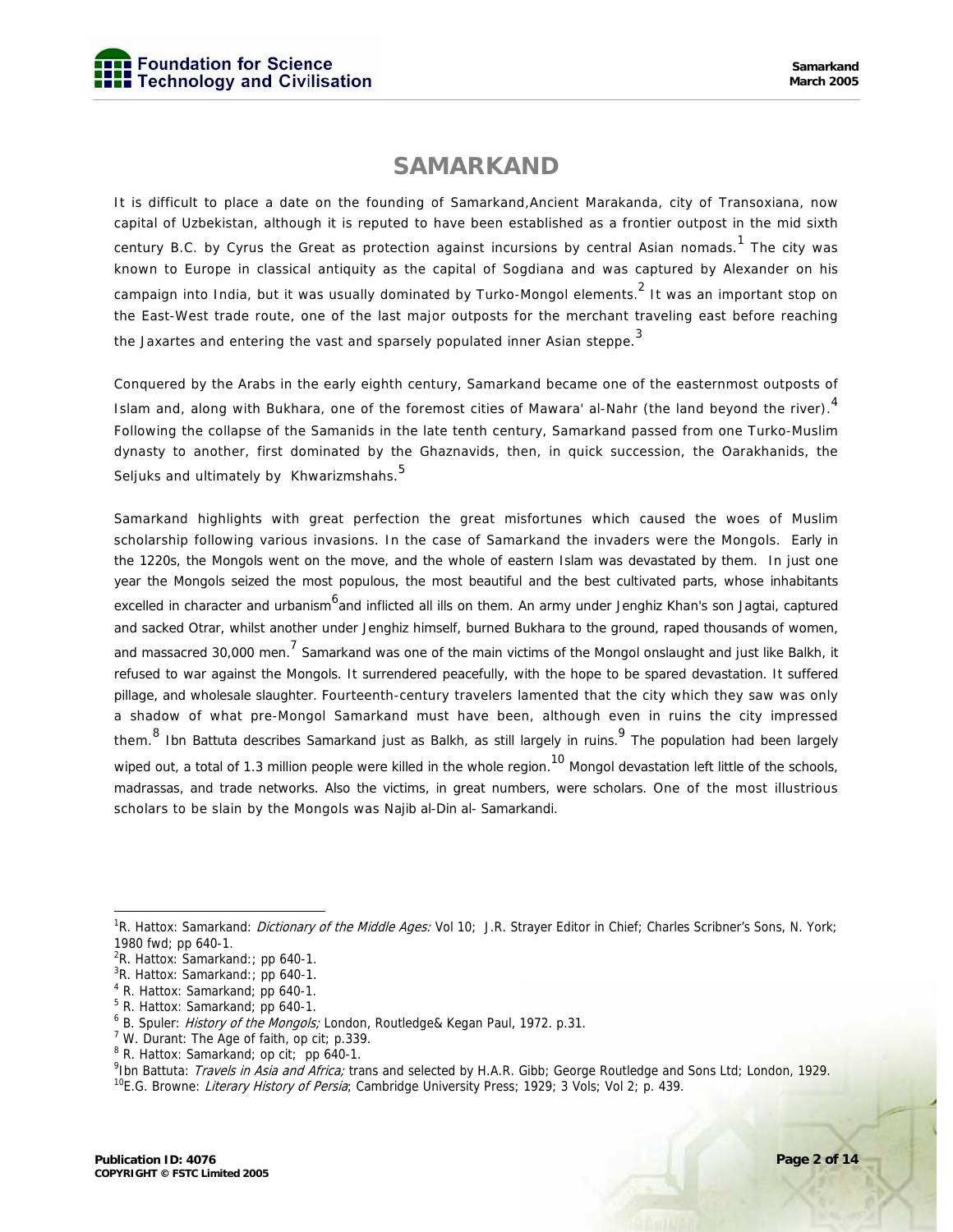### **Najib al-Din Al-Samarkandi**

Najib al-Din Al-Samarkandi was a physician who was born or flourished at Samarkand, killed by the Mongols during the sacking of Herat in 1222-1223. <sup>11</sup>He wrote various medical works in Arabic, the most important was entitled Kitab al-asbab wasl-alamat- (causes and symptoms (of diseases). He wrote on the treatment of diseases by diet, and wrote on simple drugs (al-Adwiya al-Mufrada) The popularity of his Kitab al-ashab is highlighted by the number of copies of the manuscript.<sup>12</sup> It was known also through a commentary completed in Samarkand, 1423-1424, by Uluh Beg's physician, Al-Kirmani. The Sharh (or mamzuj al-ashab wal-alamat) is a commentary and is itself the nucleus of the Persian treatise Tibb i-Akbari (medicine of Akbar) completed in 1700-1701.<sup>13</sup> One, or the principal contributions of Al-Samarkandi, was to question the old Greek ideas. One of his most interesting medical works with regard to pharmacology is his Aqrabadhin<sup>14</sup> - Medical Formulary. The treatise is called *Kitab al-qarabadhin ala tartib al-ilal*, (treatise on the medical formulary on compounding for diseases,') whose English translation is by M. Levey and N.al-Khaledy.<sup>15</sup> In a lengthy introduction, Al-Samarkandi attempts to rationalise his pharmacology and therapy and is therefore a matter of great interest to the history of medicine.<sup>16</sup> Without voicing open objections to all the contemporary pharmacological ideas of his day, he nevertheless, frequently avoided use of the humoral pathology and gave his own reasons for the compounding of drugs and the relative quantities used under certain condition.<sup>17</sup> Al-Samarkandi gave his reasons for compounding drugs. The circumstances leading to the use of compound remedies involve various conditions:

`It is partly because of the nature of sickness and disease, partly because of the state of the organs, and partly because of the drug. For the use of compounded drugs there are fourteen reasons. One of them is due to the extent of the ill humor if there is no drug opposite to it in strength. It is then compounded from one which is stronger in the quantity of its humor with one which is less so. From these a blend is put together to resist that ill humor. The second is concerned with the strength and acuteness of the illness when there is no single drug which can resist it. It is then compounded so that the constituents may assist one another in resistance. Third, there are the differences in the state of the disease and attendant circumstances, and its treatment; a drug is unknown which (by itself) performs opposite actions like absorbing (jala) and bringing up (tamlis) in chest ailments, and the freeing (tahlil) and hindering of tumours, so that one must be compounded. Fourth is a basic one: a means to counteract many poisons and different ailments. This is the noblest of compound ones because it protects one from constriction with a strength superior to the strength of any element. Its effectiveness is due to the strength of its elements. The fifth has to do with the remoteness of the ailing organ from the stomach. It is compounded with a drug which is useful for it and (with one which) makes it reach the organ quickly as saffron and camphor, and Chinese cinnamon with haematite. The sixth concerns the

<sup>&</sup>lt;sup>11</sup>G. *Sarton: Introduction to the History of Science;* in 3 vols; The Carnegie Institution; Washington; 1927 fwd; vol II; p.661.<br><sup>12</sup> Sarton II; p.661.

<sup>13</sup> Sarton II; p.661.

<sup>&</sup>lt;sup>14</sup> Manuscript at Aya Sofya, Turkey, 3555, and also Leiden, Holland, 1353.<br><sup>15</sup> M. Levey and N. Al-Khaledy: *The Medical Formulary of al-Samarqandi*; Philadelphia; 1965;

<sup>&</sup>lt;sup>16</sup> M. Levey: Influence of Arabic Pharmacology on Medieval Europe; in Convegno Internationale: Oriente e occidente Nel Medioevo Filosofia E Scienze; 9-15 Aprile 1969; Academia Nationale Dei Lincei; Roma; 1971; pp. 431-44. p. 434.<br><sup>17</sup> M. Levey: Influence of Arabic Pharmacology; p. 435-6.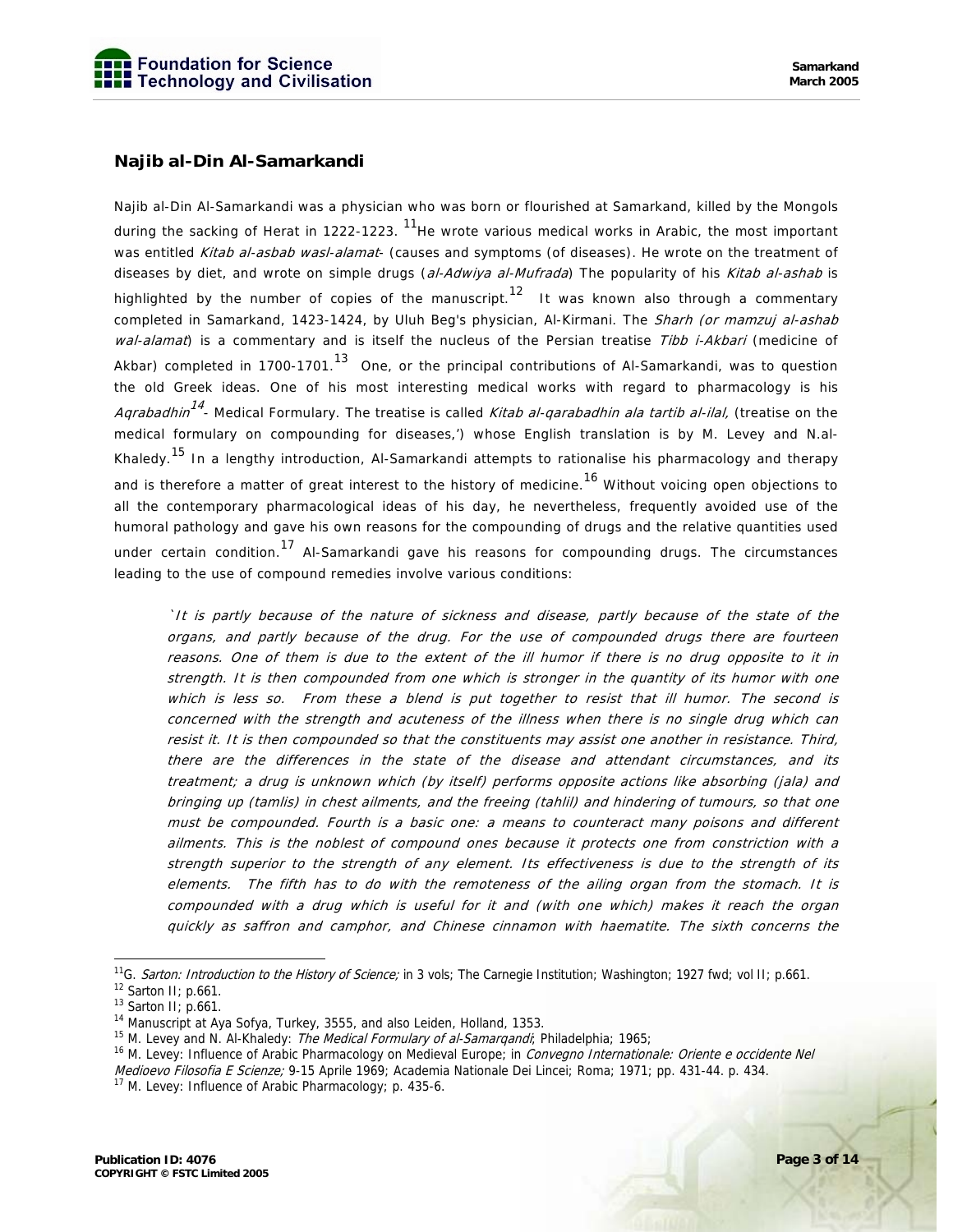strength and importance of the organ and its size and functions. A drug is mixed to dissolve tumours and to ease (at the same time) the properties which lessen a drug's effectiveness to act as a restraining remedy. The seventh relates to the unsavouriness of the drug and its disagreeableness until it is improved to the point of acceptability by nature. The eighth has to do with the increase of potency of a drug as in mixing ginger with turpeth. The ninth protects some organs against the harmfulness of a drug as by correctives with purgatives, and the tenth is the inadequacy of a drug like gum Arabic in the collyrium of verdigris. The eleventh concerns the destruction of the evil property of a drug as mixing castareum with opium. The twelfth is for keeping the strength of the compounded drug for a long time as in mixing opium with the major electuaries. The thirteenth is concerned with the differences of drugs in their amounts and usages in the desired direction as in mixing a qiruti (A gloss reads: a kind of wax and oil mixture,' it generally means `cerate' or `salve used medicinally) unguent with essentials in poultices. The fourteenth is the need of a single useful remedy for an illness as in mixing the unguent with verdigris to form an effective drug for wounds when there are no other drugs good for wounds around.  $^{18}$ 

It is obvious in these fourteen points, al-Samarkandi has given great emphasis to an empirical form of therapy. This development of empiricism in medicine was carried forth after the Arab period in Europe slowly but surely. The basis has been laid by al-Samarqandi and others like him for greater divergence with Galenic ideas.<sup>19</sup> It is the amounts of drugs used by al-Samarkandi in making up the remedies, the humoural idea is still present but well circumscribed by other determining factors considered more important by the text:

`As to the reasons for the differences in weight, there are seven simple ones as well as combinatory reasons of these simple ones. As to the seven simple ones, the first is the strength and weakness in the drug's natures. Second is the value or lack of its usefulness. Third is the importance or non existence of its benefits. Fourth is its partnership in usefulness or its being alone. The fifth is concerned with the location of the ailing organ in regard to its proximity to or distance from the stomach. Sixth is the existence or non existence of drugs in the compounded one which weakens its strength. Seventh is the existence of harmfulness in it for some organs, or for inadequacy of the drugs or their over sufficiency.<sup>20</sup>

It is appropriate to note that almost all these reasons are still of importance in present day allopathic medicine.<sup>21</sup>

However the devastation of Samarkand did not cause it to be entirely wiped out of the land as other cities, which once boasted the glories of Islamic learning such as Merv or Nishapur, suffered. Samarkand was eventually incorporated into that part of the Mongol realm ruled by the descendants of Chagatay Khan (d. 1242).<sup>22</sup> From this period till much after Timur the Lame's rule, there are no scientific achievements of major importance to mention. The only scientist of some worth to have come to the fore then was Shams

<sup>&</sup>lt;sup>18</sup> Al-Samarqandi: *Aqrabadhin*; Ms. Aya Sofya; 3555; fols 4b-5a.<br><sup>19</sup> M. Levey: Influence of Arabic Pharmacology; op cit; p. 435-6.

<sup>20</sup> Al-Samarqandi: Aqrabadhin; Ms. Aya Sofya; 3555; fols 5a-5b.

<sup>21</sup> M. Levey: Influence of Arabic Pharmacology; op cit; pp. 436-7.

 $22$  R. Hattox: Samarkand; op cit; pp 640-1.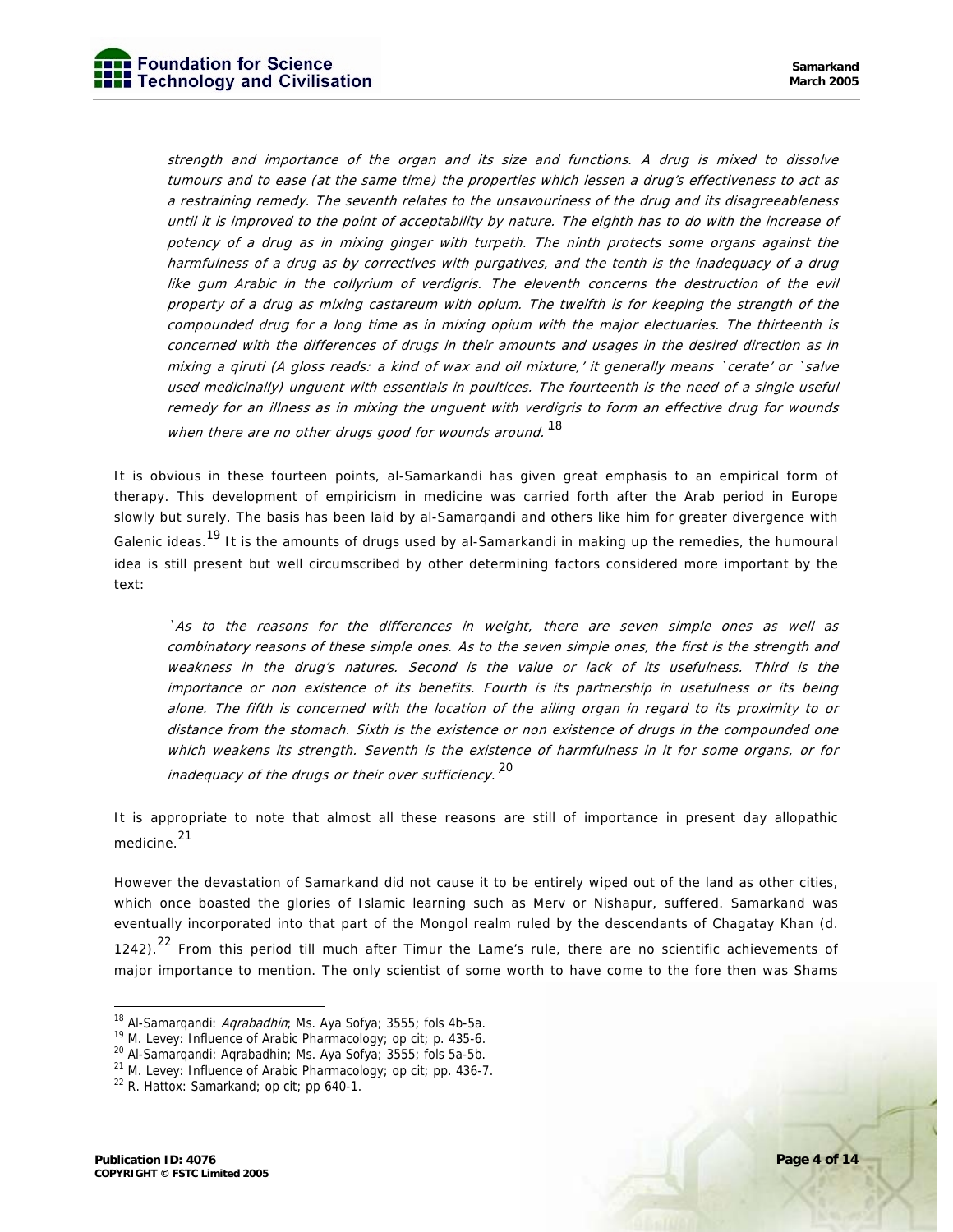al-Din ibn Ashraf Al-Samarkandi (born: about 1250 in Samarkand, died: about 1310). He wrote works on theology, logic, philosophy, mathematics and astronomy which have proved important in their own right and also in giving information about the works of other scientists of his period.<sup>23</sup>Al-Samarkandi wrote a work Risala fi adab al-bahth which discussed the method of intellectual investigation of reasoning using dialogue. He also wrote synopsis of astronomy and produced a star catalogue for the year 1276-77.  $^{24}$ 

By the mid fourteenth century Chagatay control of Transoxiana had been replaced by local anarchy, out of which Tamerlane (Timur-i Leng [1336- 1405]), a local chieftain with hazy Chagatay connections, emerged victorious and established Samarkand as his capital.<sup>25</sup> Timur's Mongol origins marked his rule by devastation of the Muslim world similar in magnitude to that the Mongols had inflicted centuries earlier. Gibbon narrates the misdeeds of Timur in Syria:

`the streets of Aleppo streamed with blood, and re-echoed with the cries of mothers and children, with the shrieks of violated virgins. The rich plunder that was abandoned to his soldiers might stimulate their avarice; but their cruelty was enforced by the peremptory command of producing an adequate number of heads, which, according to his custom, were curiously piled in columns and pyramids: the Moguls celebrated the feast of victory, while the surviving Moslems passed the night in tears and in chains. I shall not dwell on the march of the destroyer from Aleppo to Damascus, where he was rudely encountered, and almost overthrown, by the armies of Egypt… after a period of seven centuries, Damascus was reduced to ashes… on his return to the Euphrates he delivered Aleppo to the flames… but I shall briefly mention that he erected on the ruins of Baghdad a pyramid of ninety thousand heads.<sup>26</sup>

In his wholesale orgy of slaughter and destruction, Timur spared only one group: he carried off craftsmen, including glassmakers, to Samarkand.<sup>27</sup> The deportation of the glassmakers from Damascus in 1400 is believed to have put an end to the manufacture of gilded and enameled vessels in western Asia. $^{28}$ 

After Timur, Samarkand witnessed the best period of its scientific legacy symbolized by the construction of its famed observatory by Uluh Beg.

#### **The Samarkand Observatory**

The Samarkand observatory dates from 1424. It was built By Uluh Beg. Uluh Beg was born Muhammad Targay, the grandson of Shah Timur in 1394, and died in 1449. From 1409 he was the ruler of Maverannakher in Central Asia, the chief city of which was Samarkand (which under the reign of the Timurid sovereigns was the most flourishing centre in the whole of the Near East.) Himself a great scientist,

<sup>-</sup><sup>23</sup> J J O'Connor and E F Robertson: Arabic mathematics: A forgotten brilliance: at http://www-history.mcs.st-andrews.ac.uk/history/index.html<br><sup>24</sup> J J O'Connor and E F Robertson: Arabic mathematics: A forgotten brilliance;

<sup>&</sup>lt;sup>25</sup> R. Hattox: Samarkand; op cit; pp 640-1.<br><sup>26</sup> E.Gibbon: *The Decline and Fall of the Roman Empire*; Chapter LXV; Part II.

<sup>&</sup>lt;sup>27</sup> D. Whitehouse: Glass; in *Dictionary of the Middle Ages*; op cit; vol 5; pp. 545-8. p. 547. <sup>28</sup> D. Whitehouse; p. 547.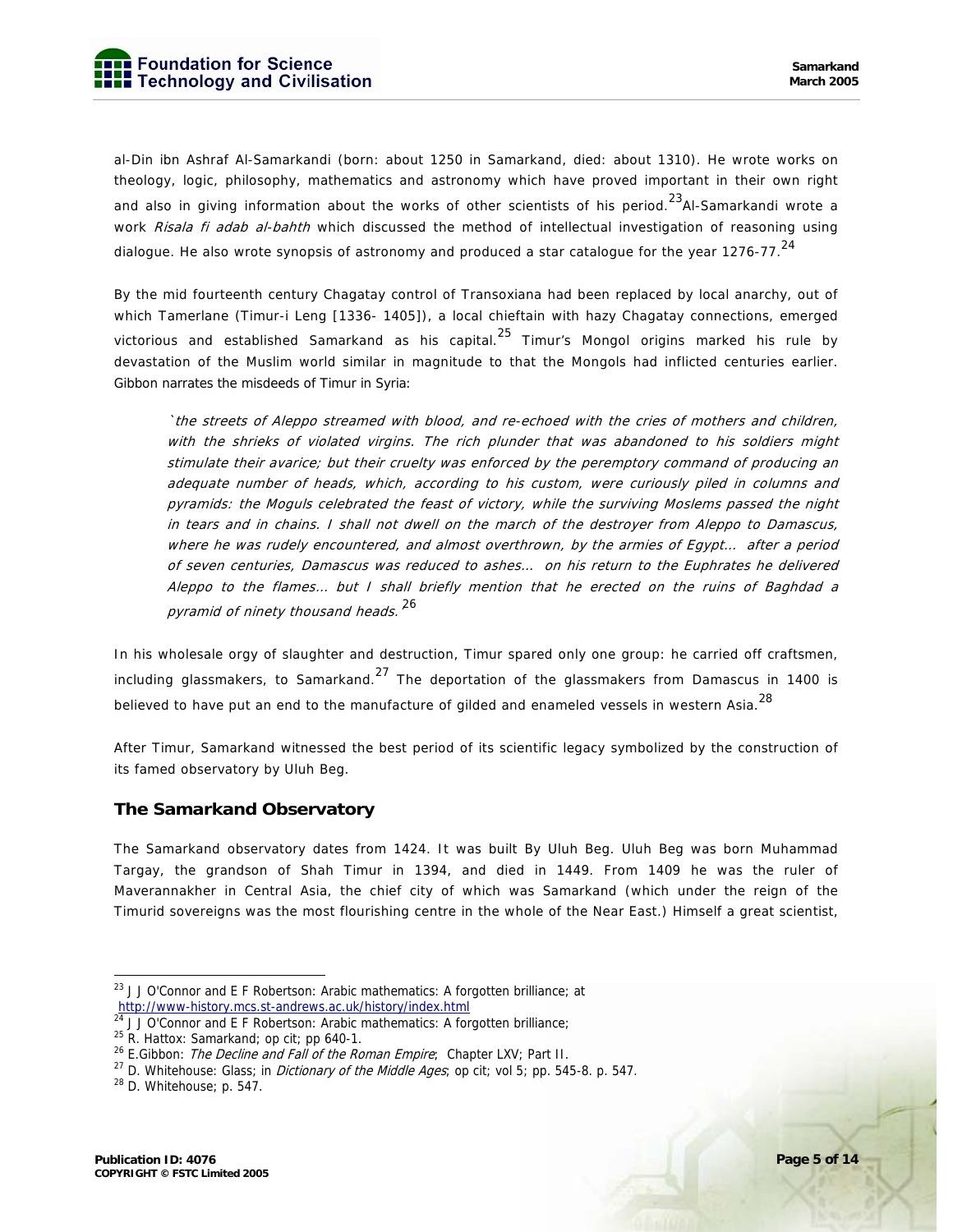he began to build the city into a great cultural centre.<sup>29</sup> Uluh Beg was keen to surround himself with scholars and to debate scientific questions with them.<sup>30</sup> It is in Samarkand, where, in 1420, he founded a madrassa in which astronomy was the chief subject. It was one of the most beautiful buildings in the whole of central Asia according to a nineteenth century historian.<sup>31</sup> He personally interviewed and selected whoever taught there, to determine their knowledge and qualifications. Uluh Beg led scientific meetings where problems in astronomy were freely discussed.<sup>32</sup> He was himself a scientist in his own merit. Uluh Beg's treatise, his Zij written in Tajik, included astronomical tables based on observations carried out at Samarkand. The third part of the introduction to this work deals with diverse problems related to planetary motion. <sup>33</sup> Uluh Beg analysed problems related to the determination of standard longitudes of the planets for a given period as well as their precise position.<sup>34</sup> He gave particular attention to practical problems concerning calculations related to the use of the tables, most of all the question of interpolation and the application of approximations resulting from the conversion of real anomalies into standard anomalies. He distinguished himself, most particularly, as a very meticulous observer.<sup>35</sup>



The sextant of the Ulugh Beg Observatory.

Amongst Uluh Beg's greatest accomplishments was to found in 1424 one of, if not the greatest, observatory in Islam. It was not the only one, though. Large observatories continued to be built in the Islamic world

<sup>&</sup>lt;sup>29</sup> J. J O'Connor and E. F Robertson: Arabic Mathematics, a forgotten brilliance; op cit.<br><sup>30</sup>Francoise Micheau: The Scientific Institutions in the Medieval Near East, in *Encyclopaedia of the History of Arabic Science*, Vols. Edited by R Rashed; Routledge, London and New York: 1996; pp. 985-1007. at pp. 1003-4.

<sup>&</sup>lt;sup>31</sup> A.P. Youschkevitch; B.A. Rosenfeld: Al-Kashi; *Dictionary of Scientific Biography*; Edited by C.C. Gillispie; Charles Scribner's Sons; New York; 1974 fwd; vol; 7; pp. 255-62. at p. 255.<br><sup>32</sup> J. J O'Connor and E. F Robertson: Arabic Mathematics, a forgotten brilliance; op cit.

<sup>&</sup>lt;sup>33</sup> E. Rybka: Mouvement des Planetes dans l'Astronomie des Peuples de l'Islam; in Convegno Internationale: Oriente e occidente Nel Medioevo Filosofia E Scienze; 9-15 Aprile 1969; Academia Nationale Dei Lincei; Roma; 1971; pp. 579-93; p. 590.

<sup>&</sup>lt;sup>34</sup> T.Kary-Niyazow: Astronomitcheskaya chkola Uluhbeka; Tashkent; 1967; p.268.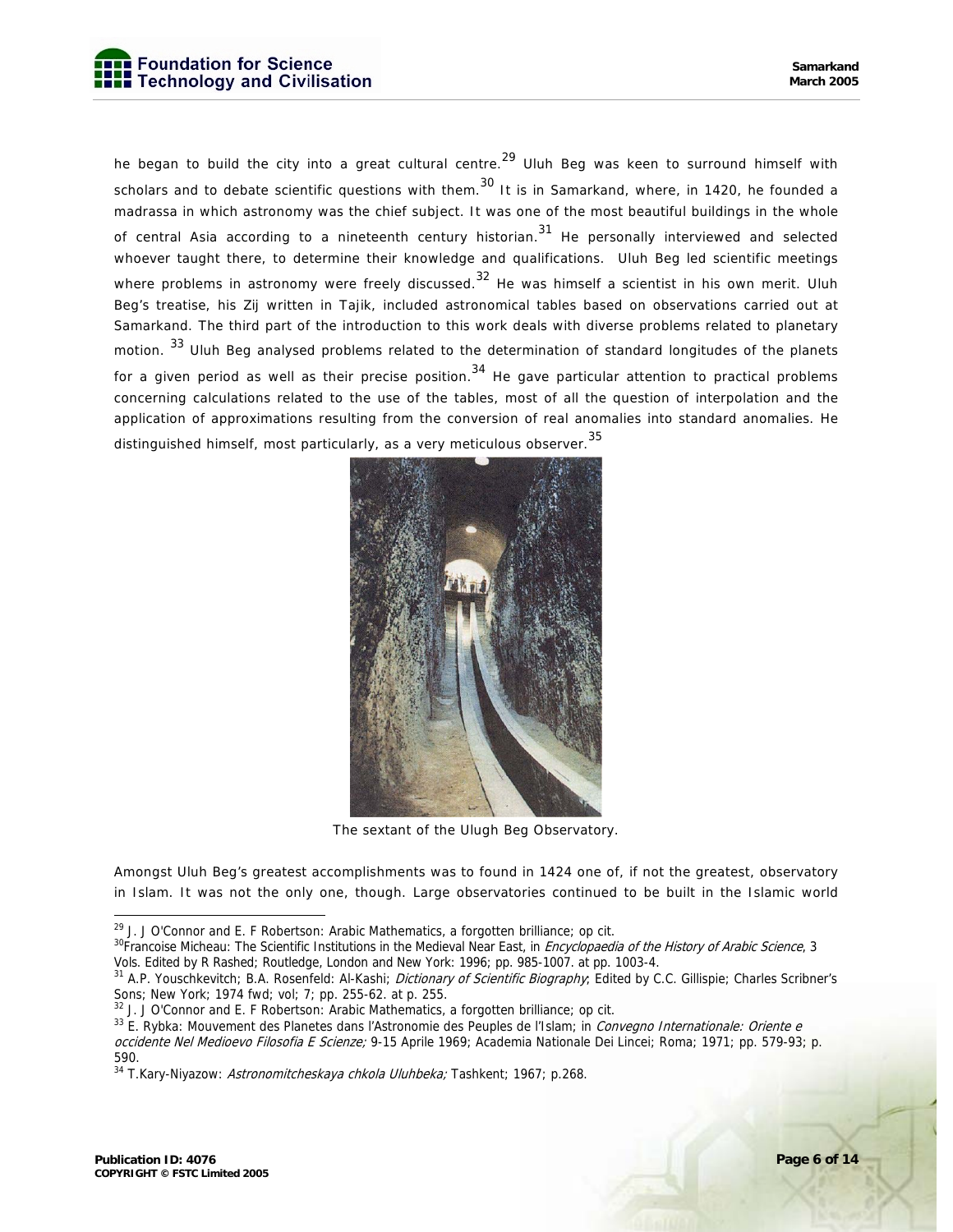after the main initiative in theoretical astronomy had passed to Europe, for example the observatory of Istanbul (1574/5).<sup>36</sup> The Samarkand observatory was a 'monumental' building equipped with a huge meridian, made of masonry.<sup>37</sup> the symbol of the observatory as a long lasting institution.<sup>38</sup> A trench of about 2 metres wide was dug in a hill, along the line of the meridian, and in it was placed the segment of the arc of the instrument. John Greaves writing in 1652, says that according to a trustworthy Turkish astronomer, the radius of that meridian arc was about equal to the height of the dome of the Ayasofya Mosque in Istanbul,<sup>39</sup> thus, approximately fifty metres. Built for solar and planetary observations, it was equipped with the finest instruments available, including a 'Fakhri sextant', with a radius of 40.4 metres, which made it the largest astronomical instrument of its type. The main use of the sextant was to determine the basic constants of astronomy, such as the length of the tropical year. Other instruments included an armillary and an astrolabe. With sophisticated instruments, it was possible to determine at noon every day the meridional height of the sun, its distance from the zenith, and its declination. Uluh Beg also assembled the best-known scientists of his day, over one hundred of them.<sup>40</sup> Among these was al-Kashi, who wrote an elementary encyclopaedia on practical mathematics for astronomers, surveyors, architects, clerks and merchants;<sup>41</sup>and Qadi-Zada who was the head of the madrasa, and who was to succeed al-Kashi at his death.<sup>42</sup>

Observations at Samarkand lasted until nearly 1500 CE (over 75 years).<sup>43</sup> They resulted in 1437 in the Ilkhanide Tables, of which a hundred copies still exist.<sup>44</sup> These tables included some excellent sine and tangent tables as well as improved planetary parameters and star positions. <sup>45</sup> An unusually large number of these were based on original observations rather than on mere updating of Ptolemy or al-Sufi.<sup>46</sup> The star catalogue later aroused much interest in Europe, especially in the early days of serious Arabic studies, in the early seventeenth century.<sup>47</sup> Thanks to the values found in the Zijs (astronomical tables), astronomers could for instance calculate the hour of the rising sun and the altitude of a celestial body.<sup>48</sup> Some astronomical works include tables which allow, thanks to complicated trigonometric formulae, to determine the direction of Mecca.<sup>49</sup> Others allow the expression of the equation of every planet; the tables of Uluh Beg related to the equation of the moon give more than sixty values of the parameter; other data is given by these tables, including the eclipses of the moon and the sun; parallax of a planet, the moon, the sun

 <sup>35</sup> E. Rybka: Mouvement des Planetes; p. 590.

<sup>&</sup>lt;sup>36</sup> J. North: *The Fontana History of Astronomy and Cosmology*; Fontana press; London; 1994. p. 200.<br><sup>37</sup> A Sayili: *The Observatory in Islam;* Turkish Historical Society, Ankara, 1960; p. 271.<br><sup>38</sup> A. Sayili: The Observa

 $39$  J. Greaves: Binae Tabule..... pp. 9-10; in A. Sayili; 271.

<sup>&</sup>lt;sup>40</sup> J.S. Bailly: Histoire de l'Astronomie Moderne depuis la Fondation de l'Ecole d' Alexandrie in A. Sayili: The Observatory; op cit; p. 259.

<sup>&</sup>lt;sup>41</sup> C. A. Ronan: *The Cambridge Illustrated History of the World's Science*: Chapter: The Arabian science, Cambridge University Press. Newness Books, 1983. pp 201-244. at p 223.

<sup>42</sup> Ronan. P. 223.

<sup>&</sup>lt;sup>43</sup>L. Sedillot, 1853, in Regis Morelon, General survey of Arabic astronomy, encyclopaedia (Rashed ed); vol i, pp 1-19; p 14.

<sup>&</sup>lt;sup>44</sup> F.Micheau: The Scientific; op cit; P. 1004.<br><sup>45</sup> J. North: *The Fontana History of Astronomy; op cit;* p. 200.

<sup>&</sup>lt;sup>46</sup> J. North: *The Fontana History of Astronomy;* p. 200.<br><sup>47</sup> J. North: *The Fontana History of Astronomy;* p. 200.<br><sup>48</sup> A. Djebbar: *Une Histoire de la Science Arabe;* Le Seuil; Paris; 2001; pp. 187-8.<br><sup>49</sup> A. Djebbar: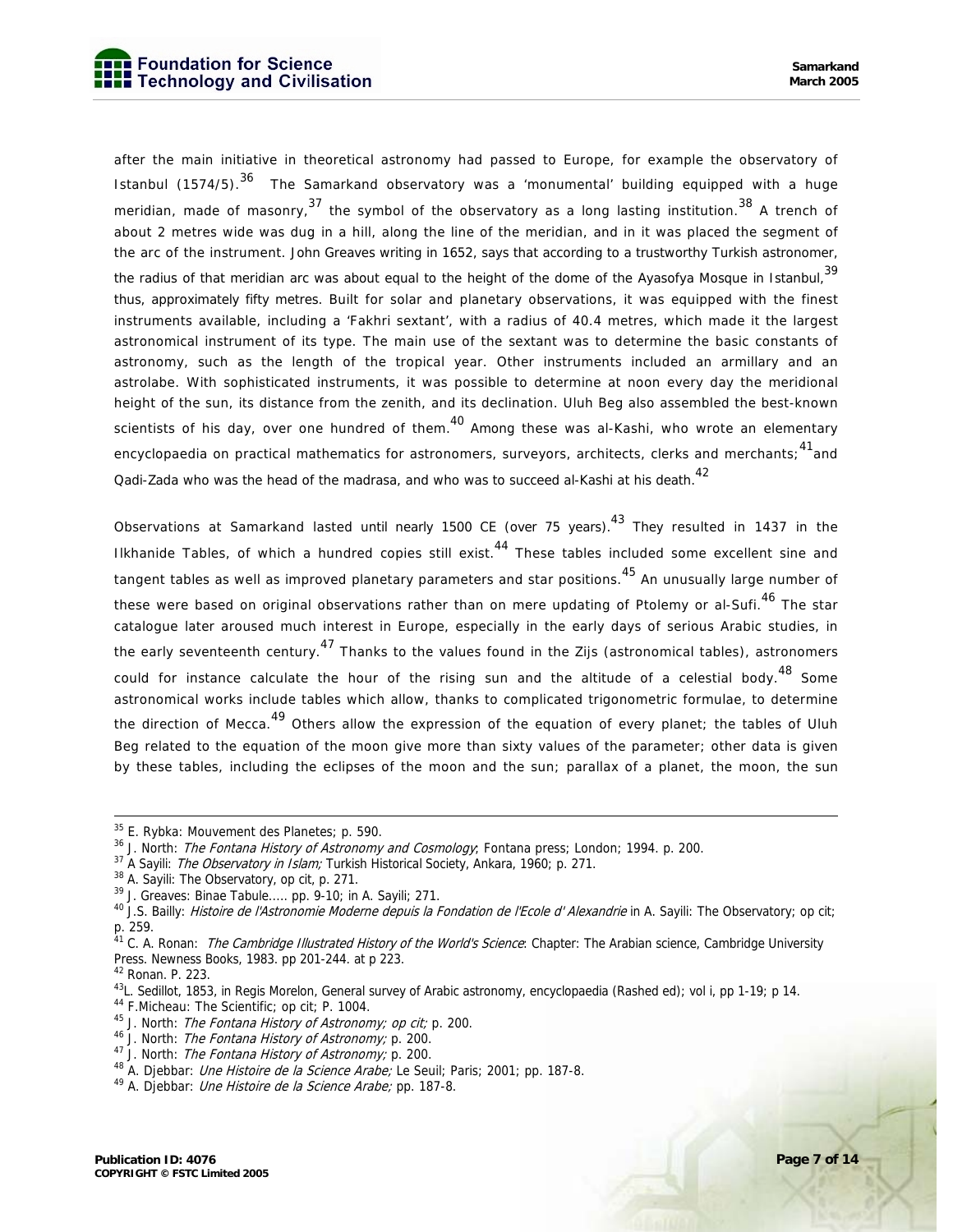etc.<sup>50</sup> Further findings through observation at Samarkand included the stellar year, found to be 365 days, 6 hours, 10 minutes and 8 seconds, and a star catalogue, containing 1012 stars, was also devised.<sup>51</sup> The observatory at Samarkand was brought down in the upheavals which marked the region. Its remains from 1908 yielded a fragment of the gnomon of large size used to determine the height of the sun from the length of the shadow. There were also remains of a building of cylindrical shape with a complex interior plan.<sup>52</sup> It is also known through the historian Abd-al-Razak that one could see a portrayal of the ten celestial spheres with degrees, minutes, seconds and tenths of seconds, the spheres of rotation, the seven moving planets, the fixed stars and the terrestrial sphere, with climate, mountains, seas, deserts etc.  $53$  Samarkand, in the early decades of the fifteenth century, Krisciunas observes, was `the astronomical capital of the world.' And for such, `it is deserving of further study.'<sup>54</sup>

Without going into the detail of the article, but just to add to some points already made, Krisciunas reminds us that Uluh Beg is to be remembered not for his princely role, but for his role as patron of astronomy, an astronomer, and observatory builder. His distinction was that he was one of the first to advocate and build permanently mounted astronomical instruments. The importance of his observatory is further enhanced by the large number of astronomers, between sixty and seventy, involved in observation and seminars. Of crucial importance, too, is that observations were carried on a systematic basis for lengthy periods of time, as from 1420 to 1437. The reason, as Krisciunas makes clear, why observations are not completed in one year but instead require ten or fifteen years, is:

`the situation is such that there are certain conditions suited to the determination of matters pertaining to the planets, and it is necessary to observe them when these conditions obtain. It is necessary, e.g., to have two eclipses in both of which the eclipsed parts are equal and to the same side, and both these eclipses have to take place near the same node. Likewise, another pair of eclipses conforming to other specifications is needed, and still other cases of a similar nature are required. It is necessary to observe Mercury at a time when it is at its maximum morning elongation and once at its maximum evening elongation, with the addition of certain other conditions, and a similar situation exists for the other planets.'

`Now, all these circumstances do not obtain within a single year, so that observations cannot be made in one year. It is necessary to wait until the required circumstances obtain and then if there is cloud at the awaited time, the opportunity will be lost and gone for another year or two until the like of it occurs once more. In this manner there is need for ten or fifteen years. One might add that because it takes Saturn 29 years to return to the same position amongst the stars (that being its period of revolution about the Sun), a period of 29 years might have been the projected length of the Samarkand program of observations.'

<sup>&</sup>lt;sup>50</sup> A. Djebbar: *Une Histoire de la Science Arabe;* pp.187-8.<br><sup>51</sup> D. Abbot ed: *The Biographical Dictionary of Scientists, Astronomers*; F. Muller; London; in B. Hetherington: *A Chronicle of*<br>*Pre-Telescopic Astronomy*;

 $52$  F Micheau: The Scientific Institutions in the Medieval Near East, in Encyclopaedia, op cit, vol 3, pp. 985-1007. at pp. 1003-4.  $53$  Micheau 1003-4.

<sup>&</sup>lt;sup>54</sup> Kevin Krisciunas: The Legacy of Uluh Beg; at http://www.ukans.edu/~ibetext/texts/paksoy-2/cam6.html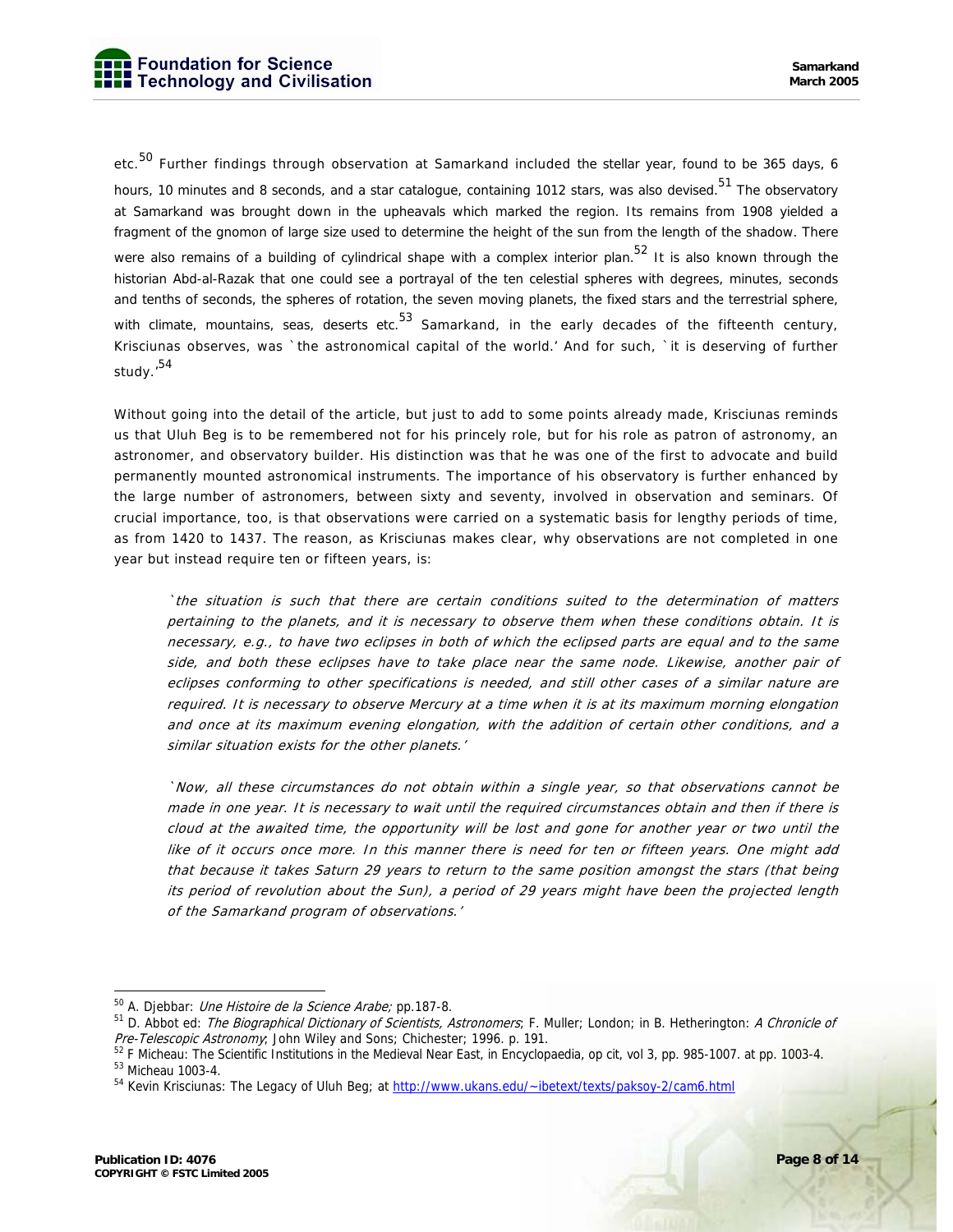The Samarkand observatory was headed in turn by two of the greatest Muslim scientists of their generation, also amongst the great figures of Muslim scholarship: Al-Kashi, and Qadi Zada Rumi, whose accomplishments are looked at in turn.

#### **Jamshid al-Kashi**

(Born: about 1380 Died: 22 June 1429 in Samarkand, now Uzbekistan)

At the time that al-Kashi was growing up Timur was devastating large regions in the Muslim land, having proclaimed himself sovereign and restorer of the Mongol empire at Samarkand in 1370.<sup>55</sup> While Timur was undertaking his military campaigns, conditions were very difficult with widespread poverty; al-Kashi himself lived in poverty, like so many others at this time. He devoted himself to astronomy and mathematics while moving from town to town.<sup>56</sup> Conditions improved markedly when Shah Rokh took over after his father's Timur death. He brought economic prosperity to the region and strongly supported artistic and intellectual life. With the changing atmosphere, al-Kashi's life also improved markedly.<sup>57</sup>

The first event in al-Kashi's life which we can date accurately is his observation of an eclipse of the moon which he made in Kashan on 2 June 1406 as we know from his Khaqani zij.<sup>58</sup> On 1 March 1407 he completed his treatise Sullam Al-sama (The Stairway of Heaven, on Resolution of Difficulties Met by Predecessors in the Determination of Distances and Sizes (of the heavenly bodies).<sup>59</sup> Years later, his Mukhtasar dar ilm-I-hayat (Compendium of the Science of Astronomy) written during 1410-11 was dedicated to Sultan Iskander as is indicated in the copy in the British museum.<sup>60</sup> In 1413-14 Al-Kashi finished his Khaqani zij, which he dedicated to Uluh Beg, stating in his introduction how he was working on astronomical problems for a long time whilst living in extreme poverty and that he would not have been able to finish his zij without Uluh Beg's support.<sup>61</sup> In this work there are trigonometric tables giving values of the sine function to four sexagesimal digits for each degree of argument with differences to be added for each minute.<sup>62</sup> There are also tables which give transformations between different coordinate systems on the celestial sphere, in particular allowing ecliptic coordinates to be transformed into equatorial coordinates.<sup>63</sup> The Khaqani Zij also contains detailed tables of the longitudinal motion of the sun, the moon, and the planets. Al-Kashi also gives the tables of the longitudinal and latitudinal parallaxes for certain geographical latitudes, tables of eclipses, and tables of the visibility of the moon.<sup>64</sup>

60 A.P. Youschkevitch; B.A. Rosenfeld: Al-Kashi; p. 255.

<sup>&</sup>lt;sup>55</sup> For the best biography of al-Kashi see: A.P. Youschkevitch; B.A. Rosenfeld: Al-Kashi; Dictionary of Scientific Biography; op cit; and J. J O'Connor and E. F Robertson: Arabic Mathematics, op cit. 56 J. J O'Connor and E. F Robertson: Arabic Mathematics.

<sup>57</sup> J. J O'Connor and E. F Robertson: Arabic Mathematics.

<sup>58</sup> A.P. Youschkevitch; B.A. Rosenfeld: Al-Kashi; op cit; at p. 255.

<sup>59</sup> A.P. Youschkevitch; B.A. Rosenfeld: Al-Kashi; p. 255.

<sup>&</sup>lt;sup>61</sup> E.S. Kennedy: *The Planetary Equatorium of Jamshid al-Kashi;* Princeton; 1960; pp. 1-2.  $^{62}$  J. J O'Connor and E. F Robertson: Arabic Mathematics; op cit.

<sup>63</sup> J. J O'Connor and E. F Robertson: Arabic Mathematics.

<sup>64</sup> J. J O'Connor and E. F Robertson: Arabic Mathematics.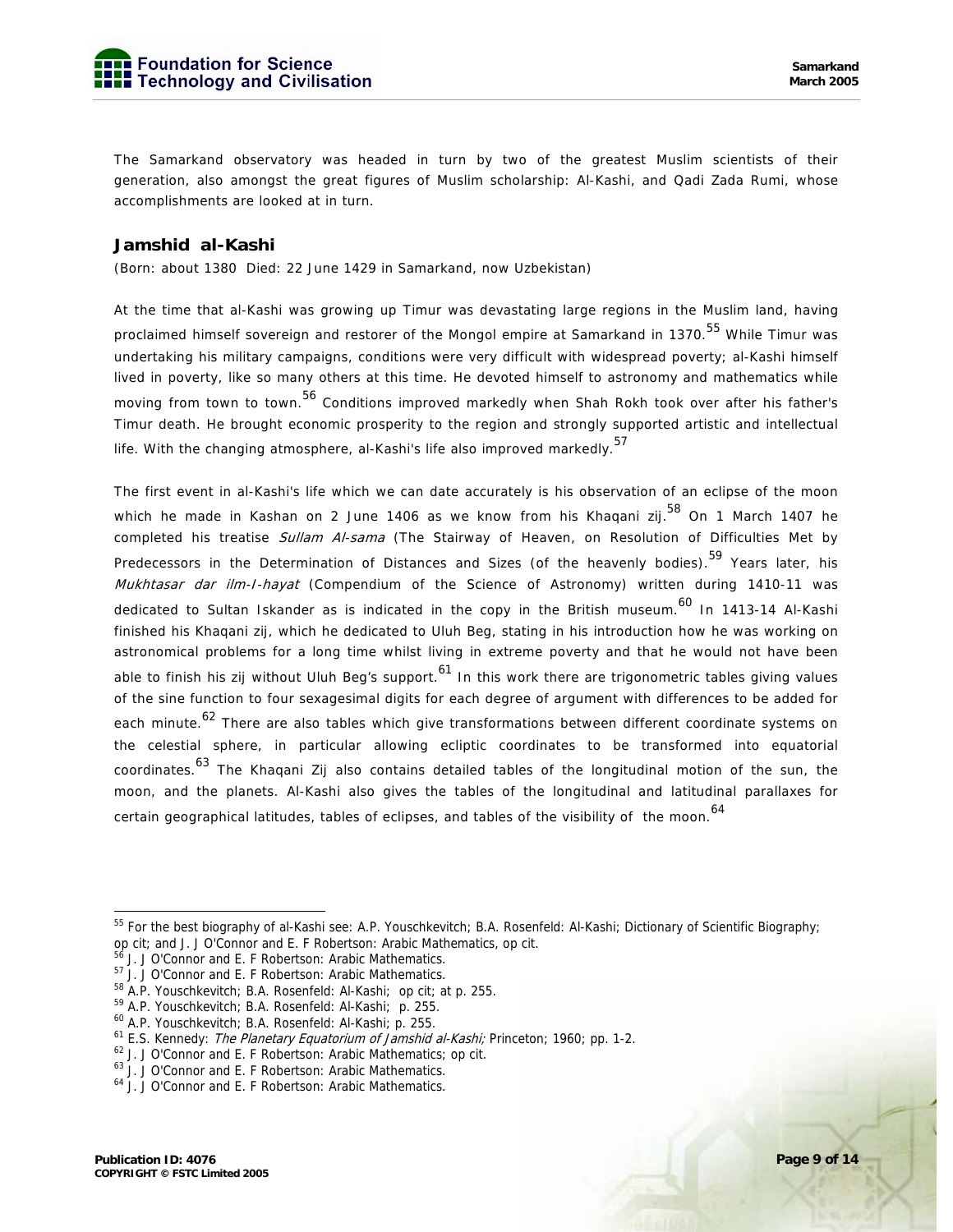Al-Kashi was working as a physician to supplement his income until he was secured a permanent livelihood by Uluh Beg.<sup>65</sup> Uluh beg, then, was seeking best scientists to help with his scientific projects. Uluh Beg invited Al-Kashi to join him at this school of learning in Samarkand, as well as around sixty other scientists including Qadi Zada.<sup>66</sup> In his letters to his father, al-Kashi praises the mathematical abilities of Uluh Beg, most particularly his ability to perform difficult mental computations; he described the prince's scientific activity and called him director of the observatory.<sup>67</sup> Despite al-Kashi's ignorance of the correct court behaviour and lack of polished manners, he was highly respected by Uluh Beg.<sup>68</sup> Al-Kashi also gives in his letters interesting information on the construction of the observatory building and its instruments. <sup>69</sup>



Samarqand Madrasa

Al-Kashi remains to this day known for his great mathematical output. He produced his treatise *Risala al-Muhitiya* (Treatise on the Circumference) in July 1424, a work in which he calculated 2 [pi] to nine sexagesimal places and translated this into sixteen decimal places. This was an achievement far beyond anything which had been obtained before, either by the ancient Greeks or by the Chinese (who achieved 6 decimal places in the 5th century). It would be almost 200 years before van Ceulen surpassed Al-Kashi's accuracy with 20 decimal places.<sup>70</sup>Al-Kashi's most impressive mathematical work was, however, *Miftah al-*Hisab (The Key to Arithmetic) which he completed on 2 March 1427. The work is a major text intended to be used in teaching students in Samarkand, in particular al-Kashi aims to give therein the necessary mathematics for those studying astronomy, surveying, architecture, accounting and trading. The miftah al-Hisab is divided into five books preceded by an introduction: On the Arithemetic of integrers; On the arithmetic of fractions; On the computation of astronomers (on sexagesimal fractions); On the

ns.29; fasc. 29; 1960; pp. 191-213; p. 200.

<sup>65</sup> A.P. Youschkevitch; B.A. Rosenfeld: Al-Kashi; p. 255.

<sup>66</sup> J. J O'Connor and E. F Robertson: Arabic Mathematics; op cit.

<sup>&</sup>lt;sup>67</sup> E.S. Kennedy: A letter of Jamshid al-Kashi to his father; in Commentarii periodici pontifici Instituti biblici; Orientalia;

<sup>68</sup> J. J O'Connor and E. F Robertson: Arabic Mathematics; op cit.

<sup>69</sup> A.P. Youschkevitch; B.A. Rosenfeld: Al-Kashi; op cit; at p. 256.

<sup>70</sup> A.P. Youschkevitch; B.A. Rosenfeld: Al-Kashi; at p. 256.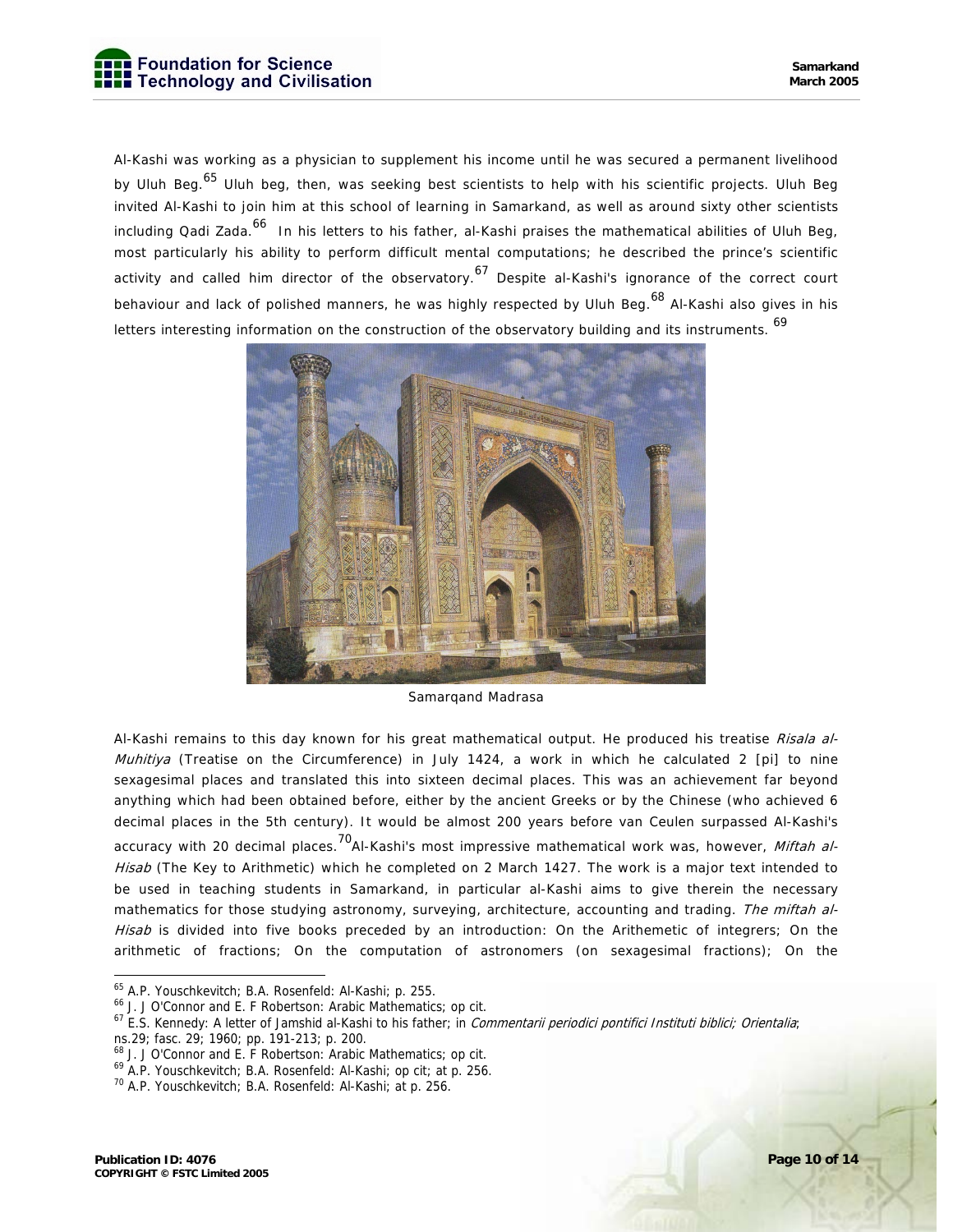measurement of plane figures and bodies; and on the solution of problems by means of algebra (Linear and quadratic equations) and of the rule of two false assumptions etc.  $^{71}$  The work is described as follows:

`In the richness of its contents and in the application of arithmetical and algebraic methods to the solution of various problems, including several geometric ones, and in the clarity and elegance of exposition, this voluminous textbook is one of the best in the whole of medieval literature; it attests to both the author's erudition and his pedagogical ability.  $^{72}$ 

Because of its high quality, this work was frequently copied, and served as a manual for hundreds of years.<sup>73</sup> Dold-Samplonius has discussed several aspects of al-Kashi's Key to Arithmetic.<sup>74</sup> For example the measurement of the muqarnas refers to a type of decoration used to hide the edges and joints in buildings such as mosques and palaces. The decoration resembles a stalactite and consists of three-dimensional polygons, some with plane surfaces, and some with curved surfaces. Al-Kashi uses decimal fractions in calculating the total surface area of types of muqarnas. The qubba is the dome of a funerary monument for a famous person. Al-Kashi finds good methods to approximate the surface area and the volume of the shell forming the dome of the qubba. $^{75}$ 

Al-Kashi's great mathematical achievements are also Risala al-muhitiyya and Risala al-watar wa'l jaib; both written in direct connection with astronomical researches and especially in connection with the increased demands for more precise trigonometric tables.<sup>76</sup> When he died, in 1429, al-Kashi was very much mourned, not least by Uluh Beg.<sup>77</sup>

#### **Qadi Zada al-Rumi (or more properly Salah eddin Musa pasha)**

(Born: 1364 in Bursa, Turkey; Died: 1436 in Samarkand, Uzbekistan).<sup>78</sup>

Montucla, in his history of mathematics holds that he was a Greek convert to Islam which Dilgan suggests may come from a misunderstanding of the name al-Rumi, as the peoples who lived in Asia Minor were called Rum, meaning Roman (not Greek), because Asia Minor was once Roman.<sup>79</sup>Qadi Zada means "son of the judge" and we must assume that indeed Qadi Zada's father was the judge.  $80$ 

It was in his home town of Bursa that Qadi Zada was brought up, and completed his standard education and then studied geometry and astronomy with the theologian-encyclopaedist al-Fanari (1350-1431).<sup>81</sup> His teacher al-Fanari realised that Qadi Zada was a young man with great abilities in mathematics and astronomy and he advised him to visit the cultural centres of the empire, Khorasan or Transoxania, where

<sup>&</sup>lt;sup>71</sup> A.P. Youschkevitch; B.A. Rosenfeld: Al-Kashi; pp. 256-7.

<sup>&</sup>lt;sup>72</sup> Kary Niyazov: *Astronomischeskaya shkola Ulugbeka*; 2<sup>nd</sup> edition; Tashkent; 1967; pp. 141-2.<br><sup>73</sup> A.P. Youschkevitch; B.A. Rosenfeld: Al-Kashi; op cit; at p. 256.

 $74$ In J. J O'Connor and E. F Robertson: Arabic Mathematics; op cit.

<sup>&</sup>lt;sup>75</sup> In J. J O'Connor and E. F Robertson: Arabic Mathematics.

<sup>76</sup> A.P. Youschkevitch; B.A. Rosenfeld: Al-Kashi; at p. 257.

<sup>77</sup>C.A. Ronan: Arabian science; op cit; p 223.

<sup>&</sup>lt;sup>78</sup> H. Dilgan: Qadi Zada al-Rumi; *Dictionary of Scientific Biography*; op cit vol 11; pp. 227-9; at p. 227. 79 H. Dilgan: Qadi Zada al-Rumi; at p. 227.

<sup>80</sup> J. J O'Connor and E F Robertson: Arabic Mathematics; op cit.

 $81$  H. Dilgan: Qadi Zada al-Rumi; op cit; pp. 227-9; at p. 227.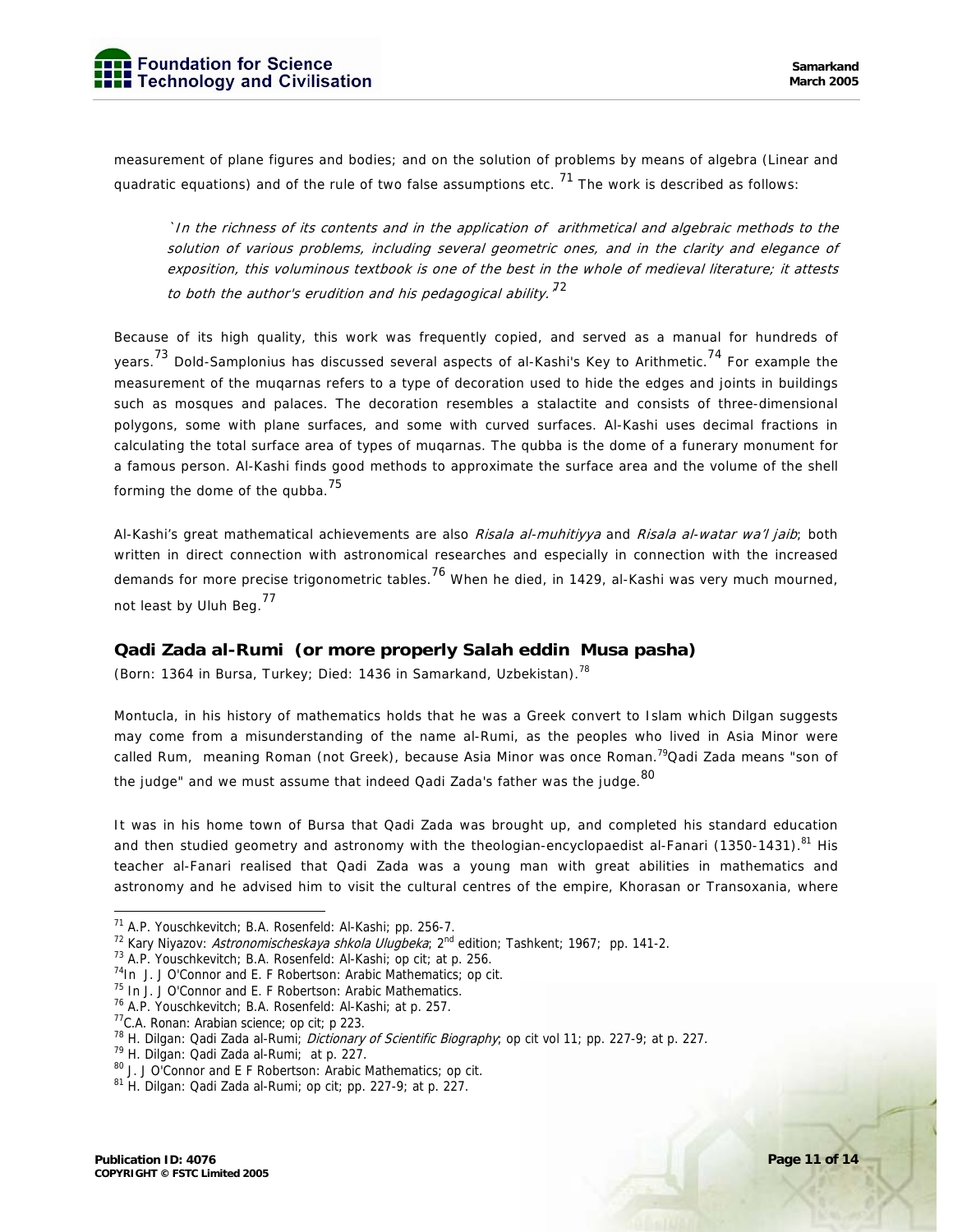he could benefit from coming into contact with the top mathematicians of his time.<sup>82</sup> He also gave him letters of recommendation and one of his works: *Emmuzeg al-ulum* (Types of sciences) to present to the scholars of those parts.<sup>83</sup> Following this, Qadi Zada studied Mathematics and astronomy in Transoxiana; then a great cultural centre. In 1383, already, Qadi Zada gained a great reputation as a mathematician by completing a treatise on arithmetic: Risala fi'l Hisab; a work which covers arithmetic, algebra and mensuration.<sup>84</sup>

After visiting a number of cities, Qadi Zada reached Samarkand in about 1410. Uluh Beg was only 17 years old when Qadi Zada met him at Samarkand in that year 1410.<sup>85</sup> He was far more interested in science and culture than in politics or military conquest but he was, nevertheless, deputy ruler of the whole empire and, in particular, sole ruler of the Mawaraunnahr region. <sup>86</sup> Qadi Zada had frequently Uluh Beg as a student at his classes.<sup>87</sup> Meeting Uluh Beg was certainly a turning point for Qadi Zada, for he would spend the rest of his life working in Samarkand. Qadi Zada wrote a number of commentaries on works on mathematics and astronomy during his first years in Samarkand, which seem to have been written for Uluh Beg and it would appear that Qadi Zada was producing material as a teacher of the brilliant young mathematician. <sup>88</sup> One commentary on the compendium of the astronomer al-Jaghmini was written by Qadi Zada in 1412-13, while a second commentary was on a work by al-Samarkandi.

In 1417, perhaps encouraged by Qadi Zada, Ulugh Beg began building a madrasa. The madrasa, fronting the Rigestan Square in Samarkand, was completed in 1420 and Uluh Beg then began to appoint the best scientists he could find to teaching positions in his university. <sup>89</sup> There is little doubt that al-Kashi, Qadi Zada and Uluh Beg himself, were the leading astronomers and mathematicians at this prestigious establishment in Samarkand.<sup>90</sup>

Construction of the Samarkand observatory began in 1424 and, while the observatory was under construction, al-Kashi wrote to his father, praising the mathematical abilities of Uluh Beg and Qadi Zada. Qadi Zada's most original work *Risalat al jayb* (Treatise on the Sine)<sup>91</sup> was a computation of sines with remarkable accuracy. He published his methods in his treatise in the sine and, although al-Kashi also produced a method for solving this problem, the two methods are different and show that two remarkable scientists were both working on the same problems at Samarkand; Qadi Zada computed the sine of angles to an accuracy of 10-12 significant figures (if expressed in decimals), as did al-Kashi.<sup>92</sup>

After the death of al-Kashi, Qadi Zada became the director of the Samarkand observatory. The major work undertaken at the Observatory in Samarkand was the production of the catalogue of the stars, this star

86 J. J O'Connor and E.F Robertson: Arabic Mathematics, a forgotten brilliance; op cit.<br><sup>87</sup> H. Dilgan: Qadi Zada al-Rumi; at p. 227.<br><sup>88</sup> J. J O'Connor and E.F Robertson: Arabic Mathematics, a forgotten brilliance; op cit

<sup>&</sup>lt;sup>82</sup> J. J O'Connor and E.F Robertson: Arabic Mathematics, a forgotten brilliance; op cit.<br><sup>83</sup> H. Dilgan: Qadi Zada al-Rumi; op cit; at p. 227.

<sup>&</sup>lt;sup>83</sup> H. Dilgan: Qadi Zada al-Rumi; op cit; at p. 227.<br><sup>84</sup> H. Dilgan: Qadi Zada al-Rumi; p. 227.<br><sup>85</sup> J. J O'Connor and E.F Robertson: Arabic Mathematics, a forgotten brilliance; op cit.

<sup>&</sup>lt;sup>89</sup> J. J O'Connor and E.F Robertson: Arabic Mathematics, a forgotten brilliance; op cit.<br><sup>90</sup> J. J O'Connor and E.F Robertson: Arabic Mathematics, a forgotten brilliance; op cit.<br><sup>91</sup> H. Dilgan: Qadi Zada al-Rumi; op cit

 $92$  J. J O'Connor and E.F Robertson: Arabic Mathematics, a forgotten brilliance; op cit.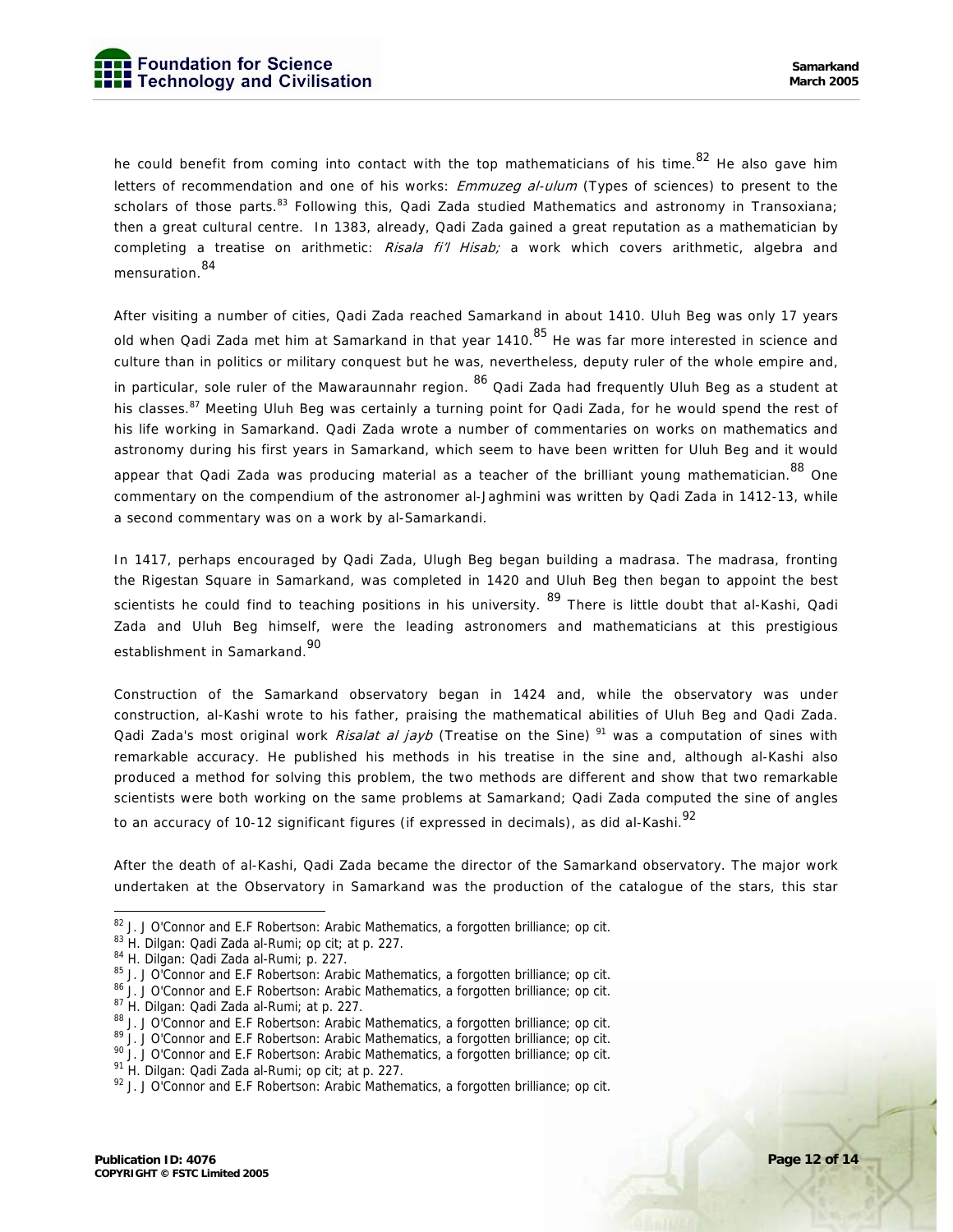catalogue, the Zij-i Sultani, set the standard for such works up to the seventeenth century. Published in 1437, in the year following Qadi Zada's death, it gives the positions of 992 stars. <sup>93</sup> The cataloque was a collaborative effort by a number of scientists working at the Observatory but the principal contributors were certainly Uluh Beg, al-Kashi, and Qadi Zada. In addition to tables of observations made at the Observatory the work contained calendar calculations and results in trigonometry.<sup>94</sup>

### **Bibliography:**

Ibn Battuta: Travels in Asia and Africa; trans and selected by H.A.R. Gibb; George Routledge and Sons Ltd; London, 1929.

E.G. Browne: Literary History of Persia; Cambridge University Press; 1929; 3 Vols; Vol 2.

A. Djebbar: Une Histoire de la Science Arabe; Le Seuil; Paris; 2001.

H. Dilgan: Qadi Zada al-Rumi; Dictionary of Scientific Biography; vol 11; pp. 227-9.

W. Durant: The Age of faith, Simon and Shuster, New York; 6<sup>th</sup> printing; 1950.

E. Gibbon: The Decline and Fall of the Roman Empire; Chapter LXV; Part II.

R. Hattox: Samarkand: Dictionary of the Middle Ages: Vol 10; J.R. Strayer Editor in Chief; Charles Scribner's Sons, N. York; pp 640-1.

B. Hetherington: A Chronicle of Pre-Telescopic Astronomy; John Wiley and Sons; Chichester; 1996.

H. Hunger and K.Vogel: Ein Byzantinisches Rechenbuch des 15. Jahrhunderts; Vienna; 1963.

T.Kary-Niyazow: Astronomitcheskaya chkola Uluhbeka; Tashkent; 1967.

Kevin Krisciunas: The Legacy of Uluh Beg; at http://www.ukans.edu/~ibetext/texts/paksoy-2/cam6.html

E.S. Kennedy: The Planetary Equatorium of Jamshid al-Kashi; Princeton; 1960.

E.S. Kennedy: A letter of Jamshid al-Kashi to his father; in Commentarii periodici pontifici Instituti biblici; Orientalia; ns.29; fasc. 29; 1960; pp. 191-213.

M. Levey and N. Al-Khaledy: The Medical Formulary of al-Samargandi; Philadelphia; 1965;

M.Levey: Influence of Arabic Pharmacology on Medieval Europe; in *Convegno Internationale: Oriente e* occidente Nel Medioevo Filosofia E Scienze; 9-15 Aprile 1969; Academia Nationale Dei Lincei; Roma; 1971; pp. 431-44. p. 434.

P. Luckey: Die Rechenkunst bei Gamshid b.masud al-Kasi mit Rucklicken auf die altere Geschichte des Rechnens; in Abhandlungen fur die Kunde des Morgenlandes; 31; Wiesbaden; 1951; and Der lehrbrief uber den Kreisumfang von Gamsid b.Masud al-Kasi; A. Siggel ed; Berlin 1953.

J. North: The Fontana History of Astronomy and Cosmology; Fontana press; London; 1994.

J J O'Connor and E F Robertson: Arabic mathematics: A forgotten brilliance; at http://www-history.mcs.st-andrews.ac.uk/history/index.html

<sup>&</sup>lt;sup>93</sup> J. J O'Connor and E.F Robertson: Arabic Mathematics, a forgotten brilliance; op cit.<br><sup>94</sup> J. J O'Connor and E.F Robertson: Arabic Mathematics, a forgotten brilliance; op cit.